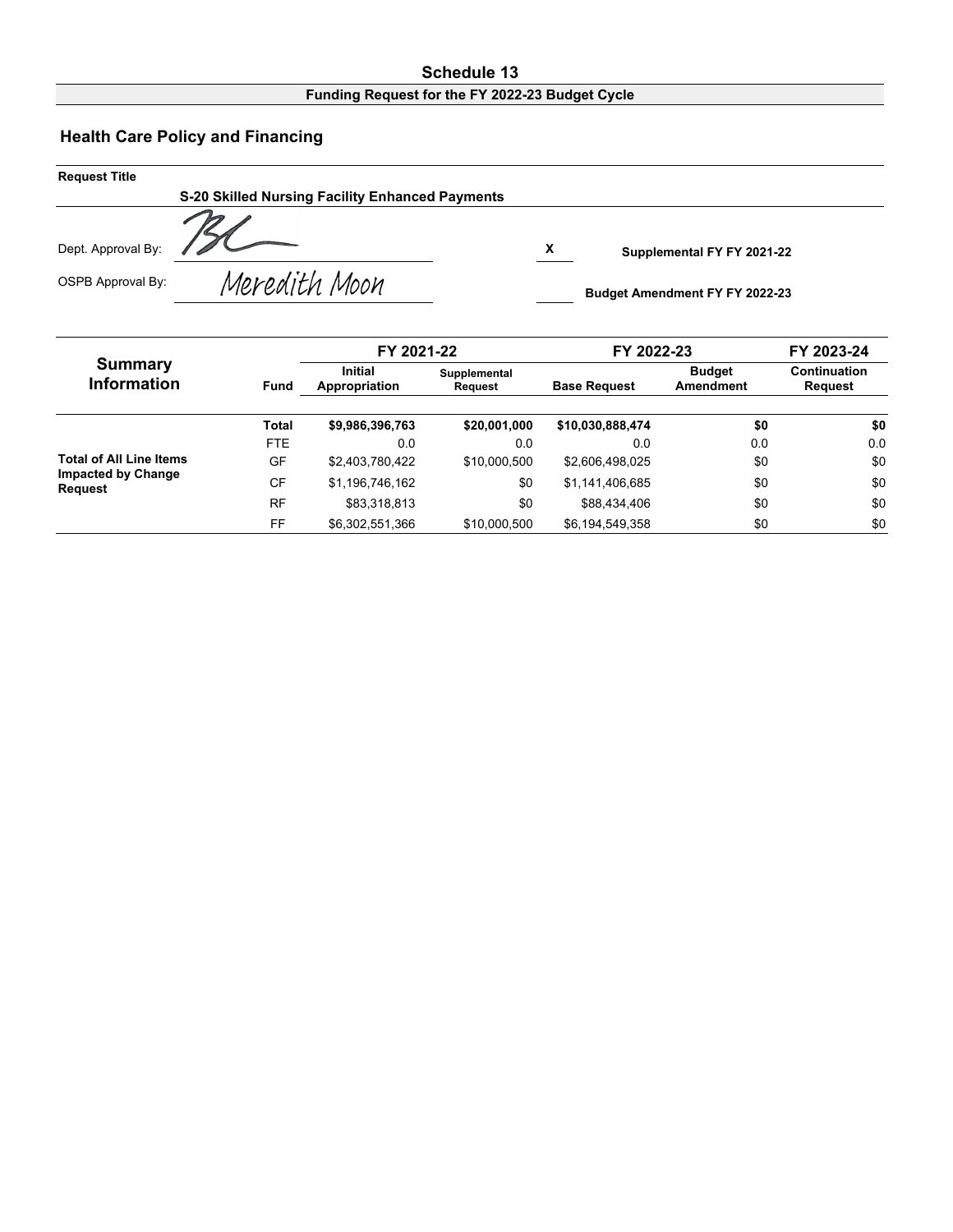|                                                           |             | FY 2021-22                      |                         | FY 2022-23          |                            | FY 2023-24              |
|-----------------------------------------------------------|-------------|---------------------------------|-------------------------|---------------------|----------------------------|-------------------------|
| Line Item<br><b>Information</b>                           | <b>Fund</b> | <b>Initial</b><br>Appropriation | Supplemental<br>Request | <b>Base Request</b> | <b>Budget</b><br>Amendment | Continuation<br>Request |
| 02. Medical Services Premiums - Medical Services Premiums |             |                                 |                         |                     |                            |                         |
|                                                           | Total       | \$9,986,396,763                 | \$20,001,000            | \$10,030,888,474    | \$0                        | \$0                     |
|                                                           | FTE         | 0.0                             | 0.0                     | 0.0                 | 0.0                        | 0.0                     |
|                                                           | <b>GF</b>   | \$2,403,780,422                 | \$10,000,500            | \$2,606,498,025     | \$0                        | \$0                     |
|                                                           | <b>CF</b>   | \$1,196,746,162                 | \$0                     | \$1,141,406,685     | \$0                        | \$0                     |
|                                                           | <b>RF</b>   | \$83,318,813                    | \$0                     | \$88,434,406        | \$0                        | \$0                     |
|                                                           | FF          | \$6,302,551,366                 | \$10,000,500            | \$6,194,549,358     | \$0                        | \$0                     |

|                              |                                                                | <b>Auxiliary Data</b>                                   |      |
|------------------------------|----------------------------------------------------------------|---------------------------------------------------------|------|
| <b>Requires Legislation?</b> | <b>YES</b>                                                     |                                                         |      |
| <b>Type of Request?</b>      | Health Care Policy and Financing<br><b>Prioritized Request</b> | Interagency Approval or<br><b>Related Schedule 13s:</b> | None |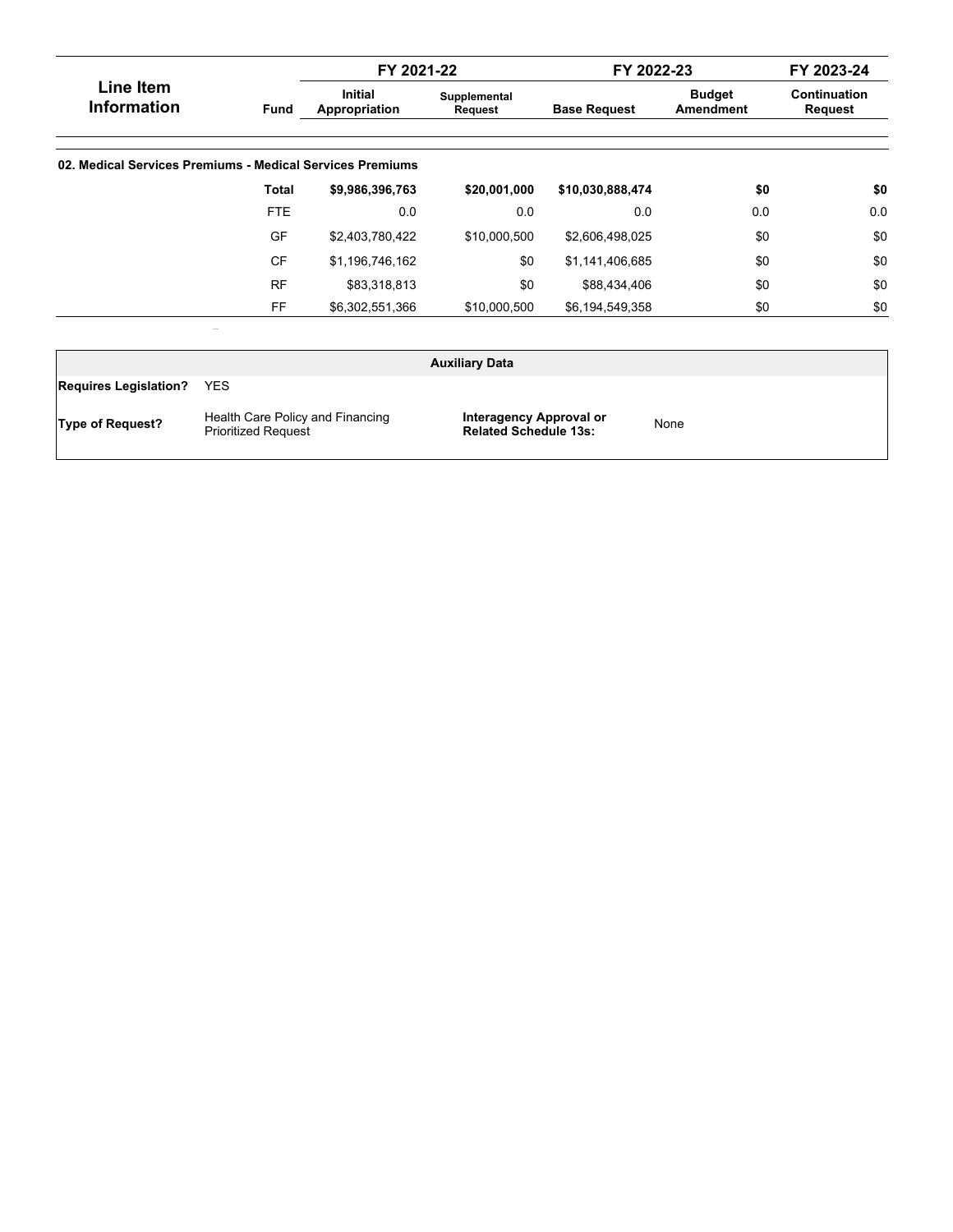Department of Health Care Policy & Financing **Jared Polis**

FY 2021-22 Supplemental Request





Governor

**Kim Bimestefer** Executive Director

## **Department Priority: S-20 Request Detail: Skilled Nursing Facility Enhanced Payments**

| Summary of Incremental Funding Change for FY 2021-22 |                 |                           |                |  |  |  |
|------------------------------------------------------|-----------------|---------------------------|----------------|--|--|--|
|                                                      |                 | <b>Incremental Change</b> |                |  |  |  |
|                                                      | FY 2021-22      | FY 2021-22                | FY 2022-23     |  |  |  |
|                                                      | Appropriation   | <b>Request</b>            | <b>Request</b> |  |  |  |
| <b>Total Funds</b>                                   | \$9,986,396,763 | \$20,001,000              | \$0            |  |  |  |
| <b>FTE</b>                                           | 0.0             | 0.0                       | 0.0            |  |  |  |
| <b>General Fund</b>                                  | \$2,403,780,422 | \$10,000,500              | \$0            |  |  |  |
| <b>Cash Funds</b>                                    | \$1,196,746,162 | \$0                       | \$0            |  |  |  |
| <b>Reappropriated Funds</b>                          | \$83,318,813    | \$0                       | \$0            |  |  |  |
| <b>Federal Funds</b>                                 | \$6,302,551,366 | \$10,000,500              | \$0            |  |  |  |

#### *Summary of Request*

The Department of Health Care Policy and Financing (department, HCPF) requests funding to address the immediate term staffing crisis impacting Colorado's skilled nursing facilities (SNFs). This funding supports the department in working with the skilled nursing facility industry to develop a longer-term sustainability strategy. This request requires statute changes to allow the department to make these payments to nursing homes, since the reimbursement structure for nursing homes is fully outlined in statute. In particular, the department needs language added to section 25.5-6-202, C.R.S. to specify that these payments are allowable reimbursements to nursing homes.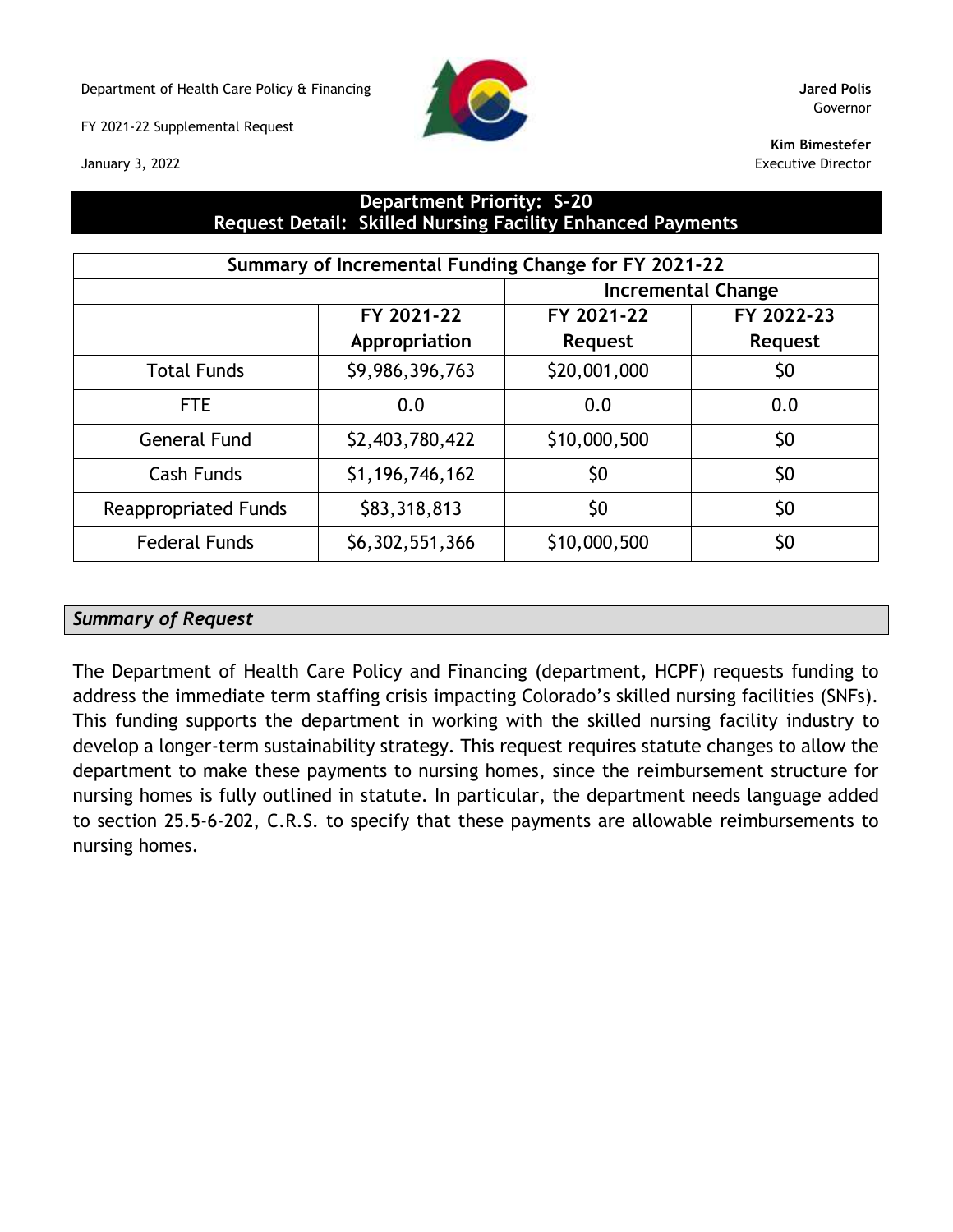### *Current Program*

Nursing homes provide a residential environment where individuals receive skilled care to ensure their health, safety, and well-being. Most individuals living in a nursing facility are older and aging adults. Nursing homes also serve in some cases as short-term rehabilitation for individuals recovering from injury/illness or those who have disabilities. The department is appropriated \$734.8 million to pay the per diem costs for Medicaid members living in a Class I Nursing Facility.

Over the course of the pandemic, skilled nursing facilities (SNFs) in Colorado received approximately \$120 million in federal support. The federal government announced an opportunity to apply for additional federal relief funding in fall 2021. However, it is unclear to providers the algorithm that will be used to calculate payments or when the payments will be distributed.

Colorado provided \$44 million in enhanced payments to Medicaid SNFs from May 2020 through June 2021. The department is also requesting \$4.8 million total funds in BA-7, "Increase Base Wage for Nursing Homes," to ensure that all workers in nursing facilities receive a base wage of \$15 per hour. If approved, this funding will be available for nursing facility providers each year ongoing from July 2022. This will allow the department to further support the financial stability of workers in nursing homes in Colorado and ensure that patients have an adequate provider network to meet their needs.

The Governor has given the State Emergency Operations Center the Wildly Important Goal of staffing 250 nursing facility beds by December 15, 2021. While this effort is critical to responding to the need for hospitals to decompress, the solution is urban-centric only and the staffing support is temporary.

#### *Problem or Opportunity*

Colorado Medicaid nursing skilled facilities report they are turning away requests for admission, particularly requests from hospitals, because they cannot afford to staff their facilities. The State Emergency Operations Center's data confirms this, showing over 300 people stuck in hospitals ready to discharge. The SNF industry asserts that staffing agencies are charging a significant fee for workers, resulting in many facilities operating in the "red" despite the widespread request for their services.

Staffing is just one of the many significant issues facing the SNF industry as an outcome of the COVID-19 pandemic. Large nursing facilities experienced the highest numbers of deaths from COVID-19. In addition, rural and frontier communities are at largest risk for experiencing "care deserts". The department's data shows that nursing facilities have not rebounded to prepandemic expenditure levels, and that rural and frontier facilities continue to experience a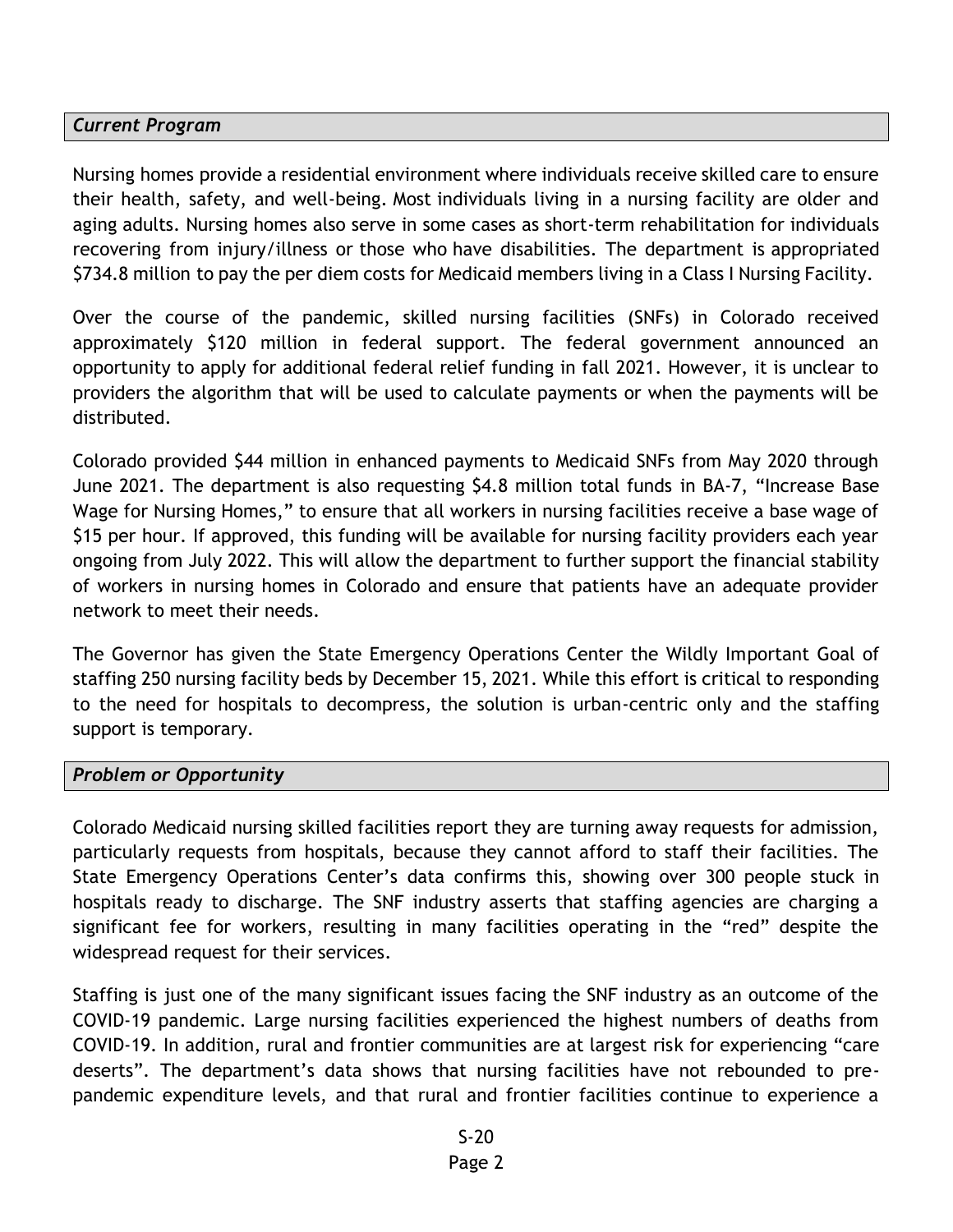downward expenditure trend placing their long-term solvency at risk. On top of that, there have been more divestitures and acquisitions in the past two years than in the decade prior. The statutorily defined reimbursement methodology has impeded the department's ability to drive strategic long-term changes.

### *Proposed Solution*

The department requests \$20,001,000 in FY 2021-22, including \$10,000,500 General Fund in order to address staffing and other pandemic-driven issues in skilled nursing facilities. This requires a statute change to establish the payment as part of the nursing home reimbursement methodology. In addition, the department requests that the General Assembly grant rollforward authority on unspent funds appropriated in FY 2021-22 to FY 2022-23.

### **Workforce and Industry Sustainability**

To support hiring and retaining workforce, the department requests \$17,588,000 in one-time payments to nursing homes. These one-time payments will be paid out on the basis of Medicaid utilization similar to the distribution used in previous enhanced payments made to nursing homes under Executive Order during the public health emergency.

In providing the SNF industry with one-time payments, the department will direct the industry to engage with the department on the development of a sustainability strategy. The sustainability strategy must include a discussion on ongoing rate methodology changes and development of a new reimbursement model that recognizes high needs patients and a discussion on how to best move the care delivery model towards more diversified care service offerings for people with complex long-term needs. This will diversify and stabilize owner revenue streams and allow for cross coverage of fixed overhead costs. Care service product expansion might include smaller care settings, more individualized settings, day services, personal care alternatives, and other trending service delivery models.

### **Hospital Discharge Incentives**

The department requests \$2,413,000 in funding to be used for the creation of incentives to encourage SNFs to admit members from hospitals. The incentives will be paid on an adjustable scale for discharges. This includes a \$1,200 payment per typical discharge of a Medicaid member. Acceptance of a hospital discharge of a complex Medicaid member would result in an \$8,500 for high needs defined as PASRR Level II (individuals with an intellectual or developmental disability or mental health diagnoses); and/or persons with a hospital stay 14 plus days post discharge ready for determination and deemed as a challenging placement by the department and/or its contracted entities. The requirements for receipt of this money will be that the member must remain at the facility for at least 60 days following initial transition or transition to a communitybased placement within the same time period. Discharge back into a hospital or hospital-like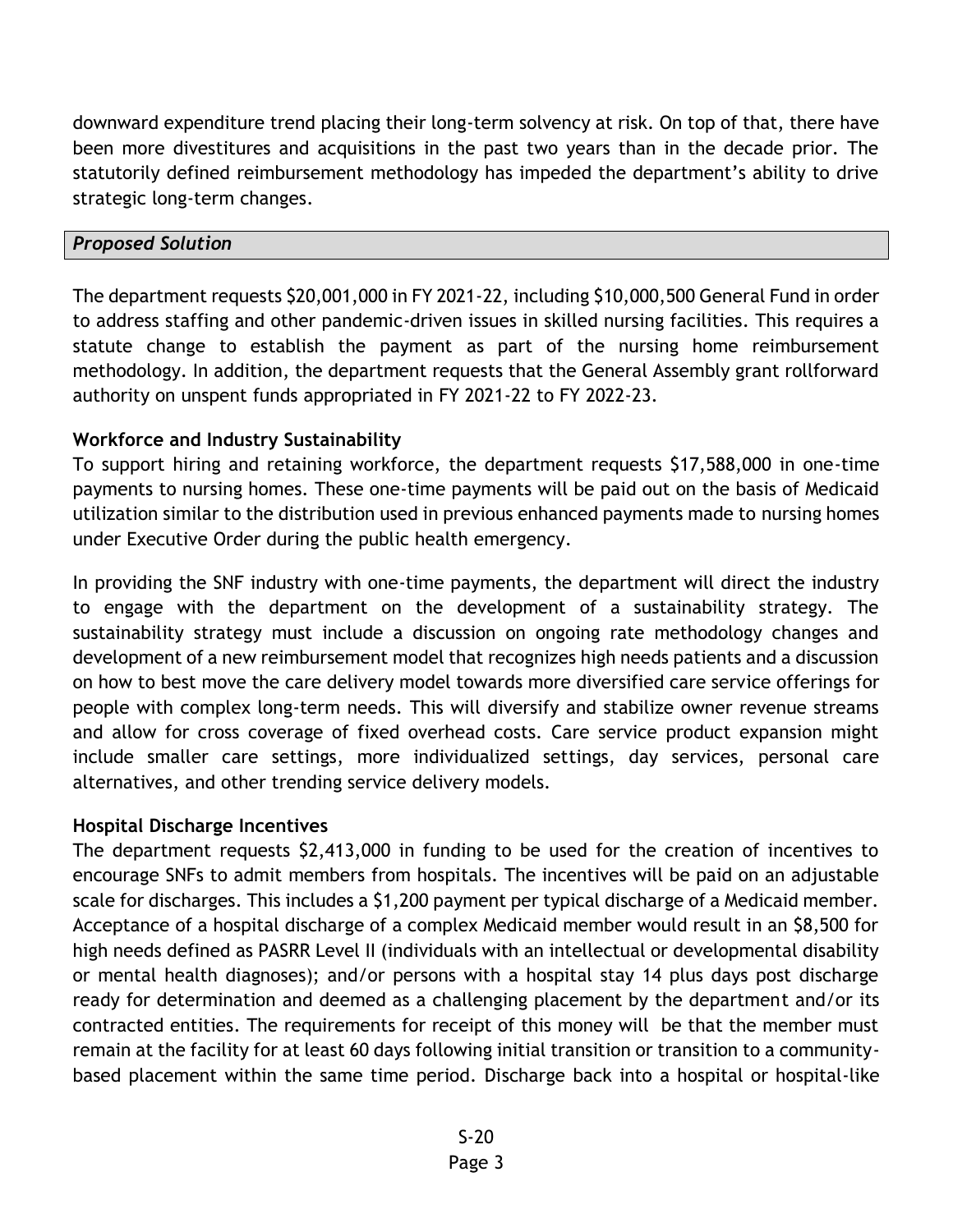setting will result in loss of incentive payment. Payments will be based on each facility's share of effort.

# **Rollforward Authority**

The department requests rollforward funding on these payments to allow for flexibility since it is still uncertain when the department will be able to successfully receive a federal match to the requested funds, given the condensed timeline of supplemental requests and the complex process behind requesting a federal match. There is a possibility that the projected timeline above may be delayed by months while the department works to secure federal funds for the proposed nursing facility supplemental payments.

## **Evidence Continuum**

The department believes this request is on Step 3 of the continuum level based on pre-post evaluations of addressing staffing needs in the direct care workforce. In particular, this request addresses the immediate staffing shortage within nursing facilities due to the COVID-19 pandemic.

| Theory of Change                  | Investing in the direct care workforce will result in increased recruitment and retention<br>of employees, which in turn leads to ongoing and greater access to care for nursing home<br>utilizers.                                                                                                                                                                                                                               |
|-----------------------------------|-----------------------------------------------------------------------------------------------------------------------------------------------------------------------------------------------------------------------------------------------------------------------------------------------------------------------------------------------------------------------------------------------------------------------------------|
| Program Objective                 | Increase hiring and improve retention rates and decrease vacancies within the direct care<br>workforce.                                                                                                                                                                                                                                                                                                                           |
| <b>Outputs Being</b><br>Measured  | Hire rates, turnover rates, provider feedback                                                                                                                                                                                                                                                                                                                                                                                     |
| <b>Outcomes Being</b><br>Measured | Ongoing and increased access to care for nursing home utilizers, particularly in rural areas<br>and other care deserts, measured through provider network capacity and provider<br>retention.                                                                                                                                                                                                                                     |
| Cost/Benefit Ratio                | N/A                                                                                                                                                                                                                                                                                                                                                                                                                               |
| Evaluations                       | Pre-Post                                                                                                                                                                                                                                                                                                                                                                                                                          |
| Results of                        | A recent economic analysis found that raising wages for direct care workers to a living<br>wage would decrease turnover and increase the quality of care, while also dramatically<br>speeding up local economic growth and simultaneously lowering costs to public programs,<br>such as Medicaid (Weller, Almeida, Cohen & Stone, 2020).                                                                                          |
| Evaluation                        | The State of Wyoming experienced a dramatic decrease in turnover rates of workers from<br>an average of 52 to 32 percent after state funding was allocated to increase wages<br>(Lynch, Fortune, Mikesell, & Walling, 2005; Sherard, 2002). San Francisco County nearly<br>doubled the wages of home care workers over a 52-month period, and within that time,<br>annual turnover decreased from 70 to 35 percent (Howes, 2005). |
| Continuum Level                   | Step 3                                                                                                                                                                                                                                                                                                                                                                                                                            |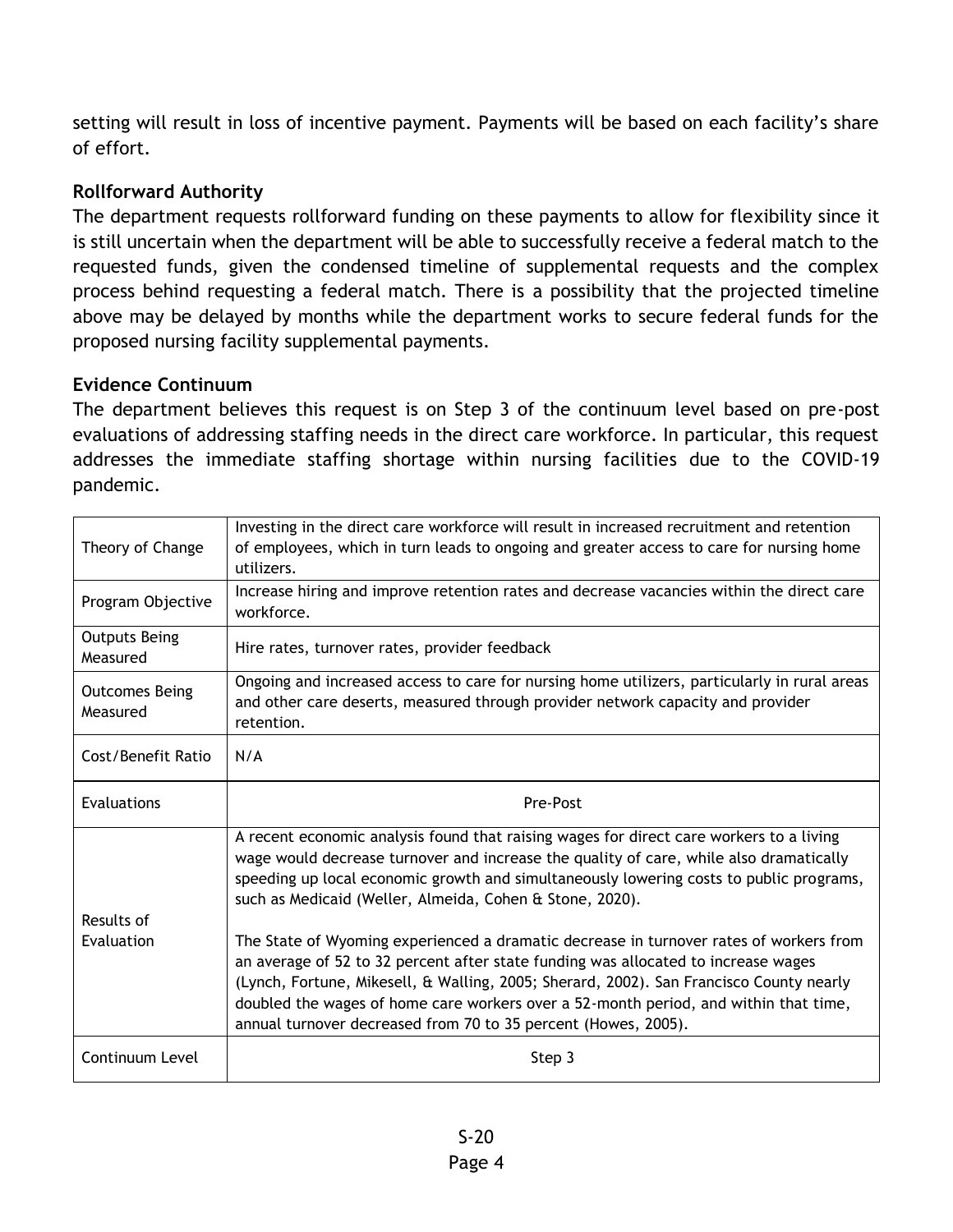## *Anticipated Outcomes*

This approach allows the department to address the immediate crisis while also requiring the funds to be used to move the SNF industry to evolve in ways that best meet the needs of Colorado and better ensure long-term viability. This approach will also be used to frame a recommendation for how to change the nursing facility reimbursement in the long term.

Funding this request supports the department's goal to improve member access to affordable, high-quality care, which is one of the pillars in the FY 2021-22 performance plan. The department expects that providing supplemental payments to nursing facilities will increase access to care in the nursing home setting by increasing provider capacity.

#### *Assumptions and Calculations*

## **Workforce and Industry Sustainability**

The one-time payments are to be paid out on the basis of Medicaid utilization similar to the distribution used in previous enhanced payments to nursing homes during the public health emergency. The department anticipates paying out two separate one-time payments.

### **Hospital Discharge Incentives**

The department calculates that it would pay out \$2,413,000 in hospital discharge incentives. This estimate assumes that approximately 200 Medicaid members waiting to be accepted into a nursing facility would meet the criteria of a complex Medicaid member.

### *Supplemental, 1331 Supplemental or Budget Amendment Criteria*

This request is the result of an unforeseen contingency; specifically, the continuous adverse effects of the pandemic on nursing facilities. Due to the ongoing public health emergency, nursing facility expenditures have not bounced back to pre-pandemic amounts as originally expected and need additional support to maintain financial stability.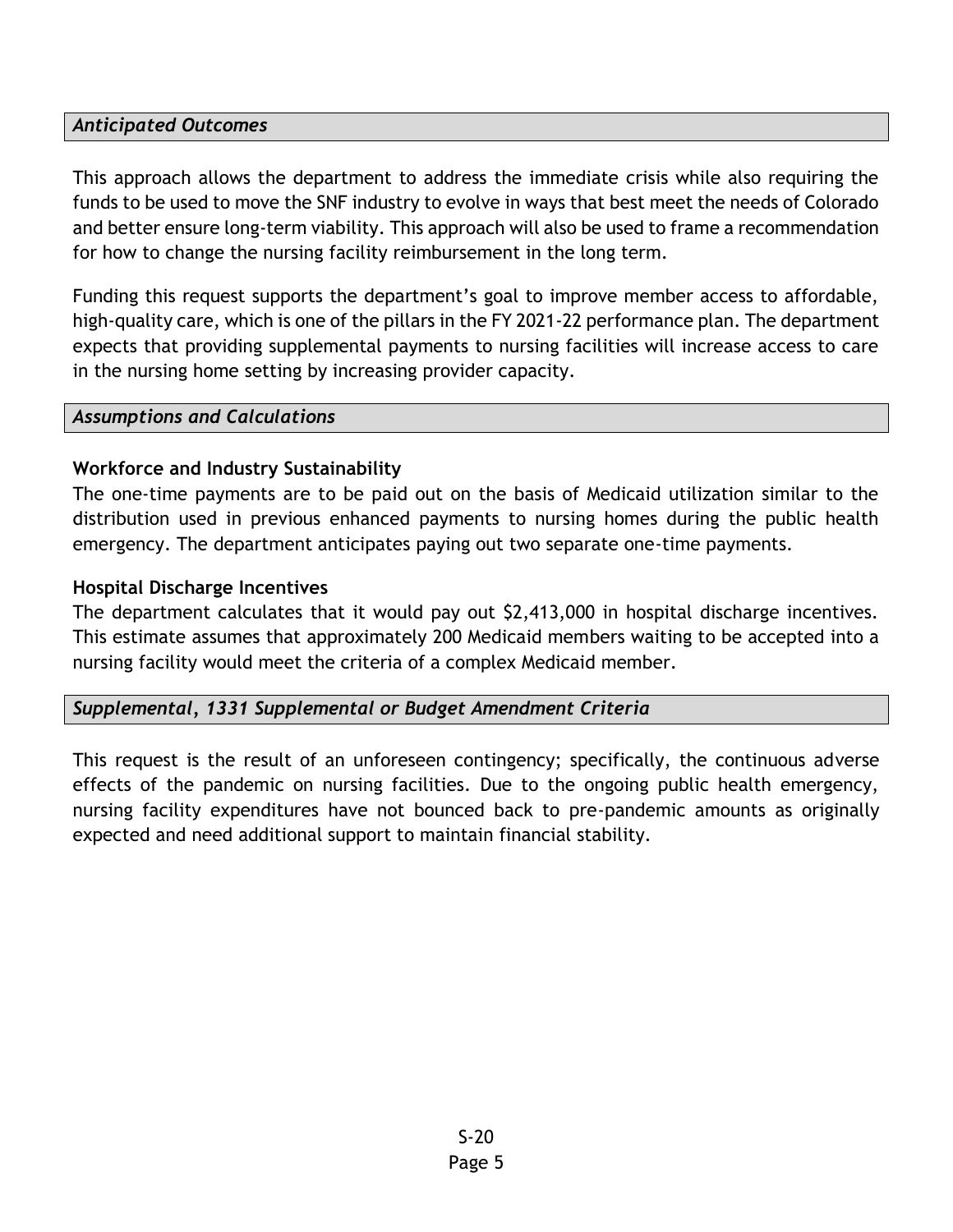#### S-20 Skilled Nursing Facilities Enhanced Payments Appendix A: Assumptions and Calculations

|     | Table 1                   |                    |     |                      |                      |                          |                      |                 |                           |
|-----|---------------------------|--------------------|-----|----------------------|----------------------|--------------------------|----------------------|-----------------|---------------------------|
|     |                           |                    |     |                      | Summary by Line Item |                          |                      |                 |                           |
|     | FY 2021-22                |                    |     |                      |                      |                          |                      |                 |                           |
| Row | Line Item                 | <b>Total Funds</b> |     | FTE   General Fund   | Cash Funds           | Reappropriate<br>d Funds | <b>Federal Funds</b> | <b>FFP Rate</b> | <b>Notes/Calculations</b> |
|     | Medical Services Premiums | \$20,001,000       | 0.0 | \$10,000,500         | מח                   | מא                       | \$10,000,500         |                 | 50.00% Table 2            |
|     | <b>B</b> Total Request    | \$20,001,000       |     | $0.0$   \$10,000,500 | SO.                  | SO.                      | \$10,000,500         | 50,00% Row A    |                           |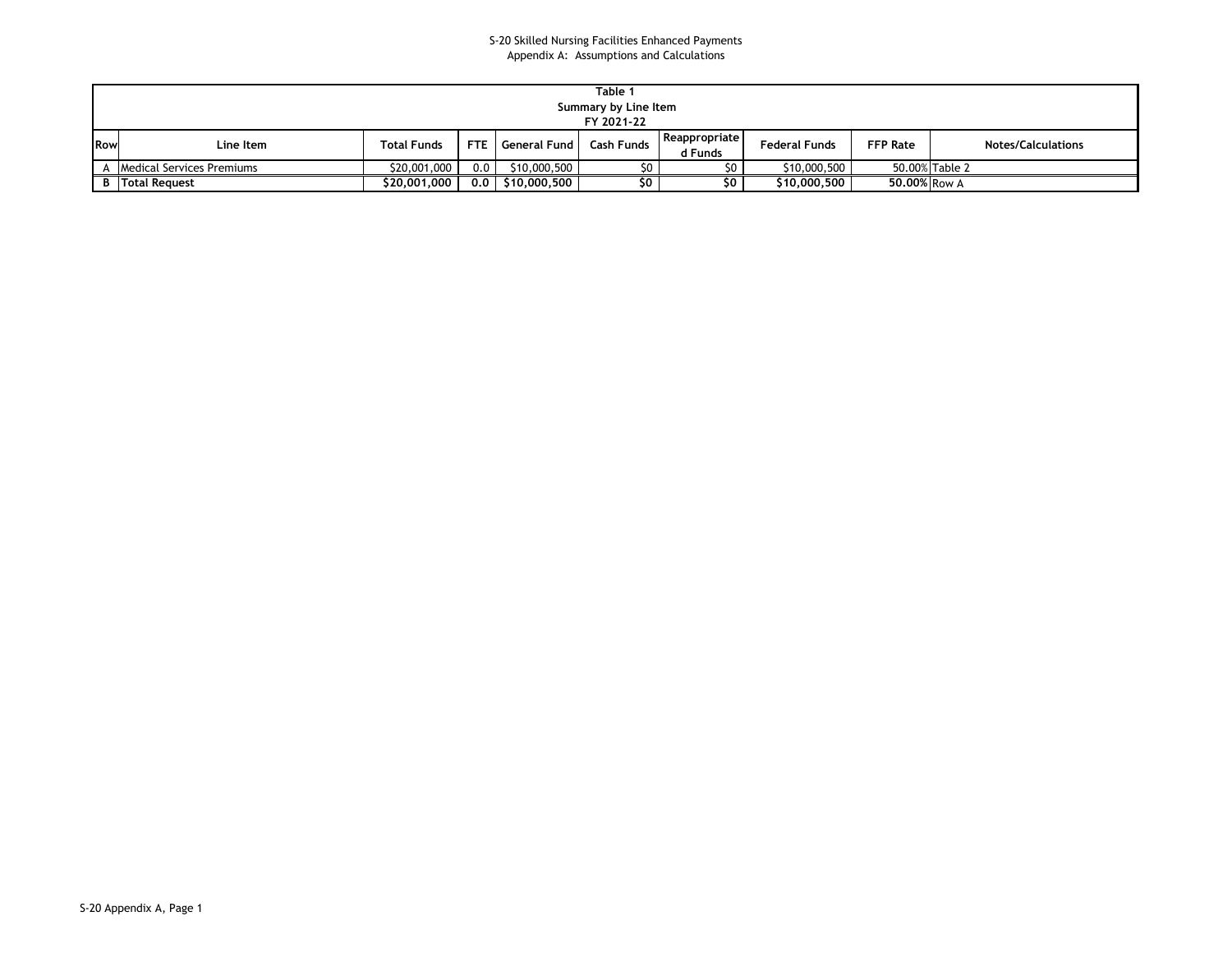#### S-20 Skilled Nursing Facilities Enhanced Payments Appendix A: Assumptions and Calculations

|     | Table 2<br>Summary by Initiative<br>FY 2021-22 |              |     |                    |                   |                         |                      |                 |                           |
|-----|------------------------------------------------|--------------|-----|--------------------|-------------------|-------------------------|----------------------|-----------------|---------------------------|
| Row | Item                                           | Total Funds  |     | FTE General Fund I | <b>Cash Funds</b> | Reappropriated<br>Funds | <b>Federal Funds</b> | <b>FFP Rate</b> | <b>Notes/Calculations</b> |
| A   | <b>Norkforce and Industry Sustainability</b>   | \$17,588,000 | 0.0 | \$8,794,000        | \$0               | \$0                     | \$8,794,000          |                 | 50.00% Table 3.1 Row B    |
|     | B   Hospital Discharge Incentives              | \$2,413,000  | 0.0 | \$1,206,500        |                   |                         | \$1,206,500          |                 | 50.00% Table 3.2 Row G    |
|     | <b>C</b> Total Request                         | \$20,001,000 | 0.0 | \$10,000,500       | \$0               |                         | \$0   \$10,000,500   |                 | Row $A + Row B$           |